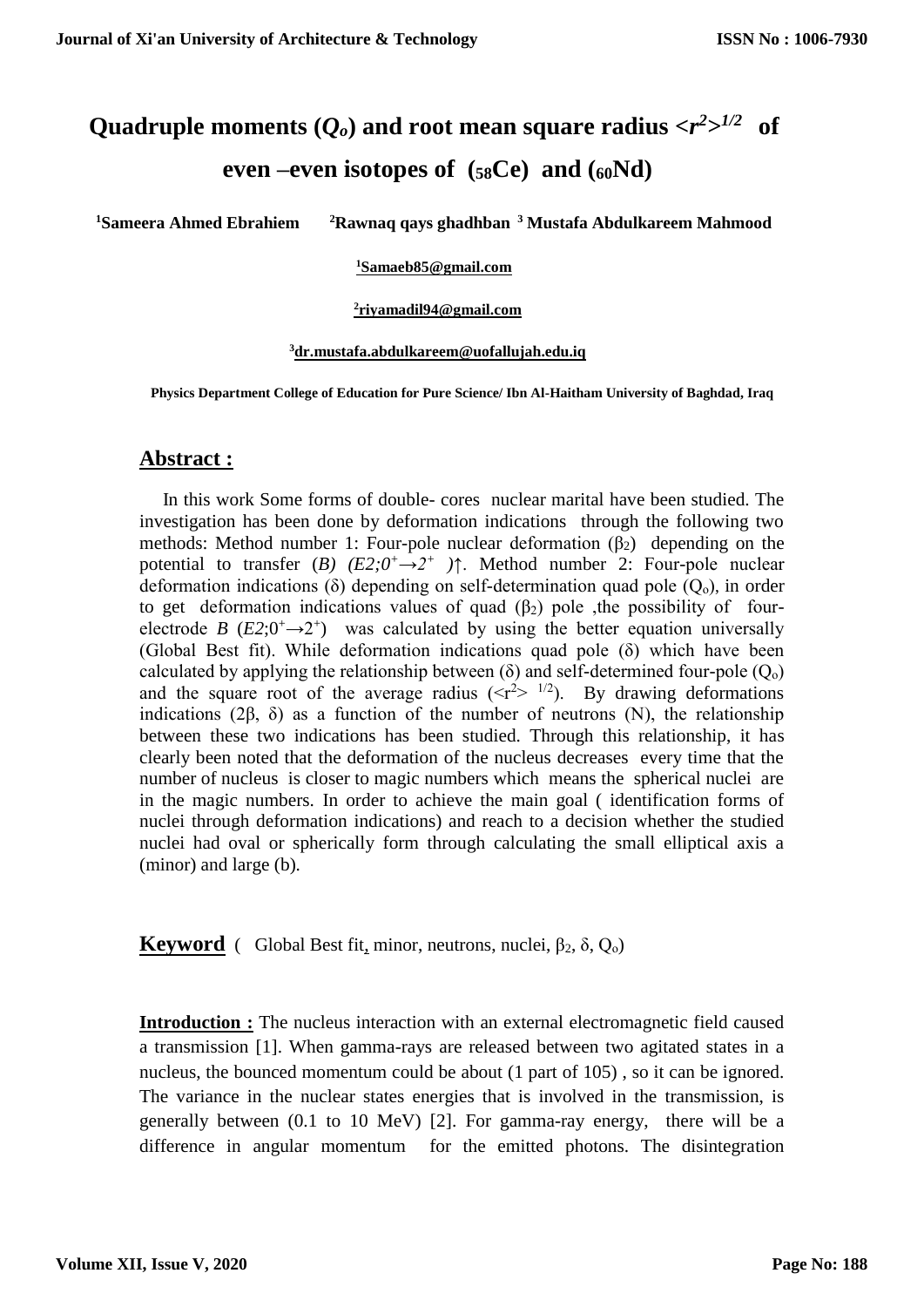possibility is the total emission of the partial prospects of these different sorts of gamma-rays [2].

## **Description of the calculation:**

 A direct information is given by the limitation of disintegration possibilities of nuclear states on the structure of the initial and final states and this can be exposed in highly collective and distorted structures within the nucleus [3]. In the electromagnetic transmission, valence and total angular momentum are preserved. If the flirtation and valence of the initial state is  $J_i^{\pi}$  ) and that of the final state is  $(J_f^{\pi})$ , a simple base on the photon multipolarity is given by the keeping of the total angular momentum L [4] :

| − | ≤ ≤ + ……….. (1)

Photons can have only integration values of L; the value  $(L = 0)$  is planned out as a result of the fact that electromagnetic waves are transversed in nature, when  $(L = 1)$ , the radiation was theoretically shown as correspondence the one to that was emitted by a vibrating dipole and for L=2 to the one from a quadruple, et cetra [2]. There are two classes of radiations for both (L) values, electric and magnetic multipole radiations, which have a difference in their valence. When (L) is even, the electric multipole has even parity, and when (L) is odd, parity is odd too . When (L) is even, the magnetic multipole radiation has odd parity, and when( L) is odd, even parity is odd too[5].

**Quadruple Deformation Parameter** *β<sup>2</sup>* **:**This parameter can measure the protraction of the axially proportional shape, presuming that a nuclide with uniform charge is distributed out to the distance  $R(\theta, \phi)$  (the two polar angle) and zero charge beyond,  $(\beta_2)$  is associated with *B* (*E*2) as below [6].

$$
\beta_2 = \frac{4\pi}{3ZRo^2} [B(E2) \uparrow \frac{e^2 b^2}{e^2}]^{1/2} \dots \dots \dots \dots \dots \dots \dots (2)
$$

Where: the average radius nuclear is  $(R<sub>o</sub>)$  that can be acquired from this equation:

 <sup>2</sup>*=0.0144*  2/3 ……………..(3)

**Mean Square Charge Radius<**  $r^2 >$ **:** This can be defined as the charge deployment that is changed from one isotope to another. The Mean Square Charge Radius $\langle r^2 \rangle$ is traditionally called "nuclear volume shift" or "field shift". This effectiveness can't be straightly determined, because there is no existence for the point-charge nucleus. Information about radius differences can be gained from the isotope shifts measurement. The important tool for looking at the nuclear systems behavior is the radius sensitivity to give details of the nuclear structure such as shell effects and deformation. A good approximation of the nuclear quantity that controls the isotope shift is the second radial moment of the nuclear charge apportionment [7].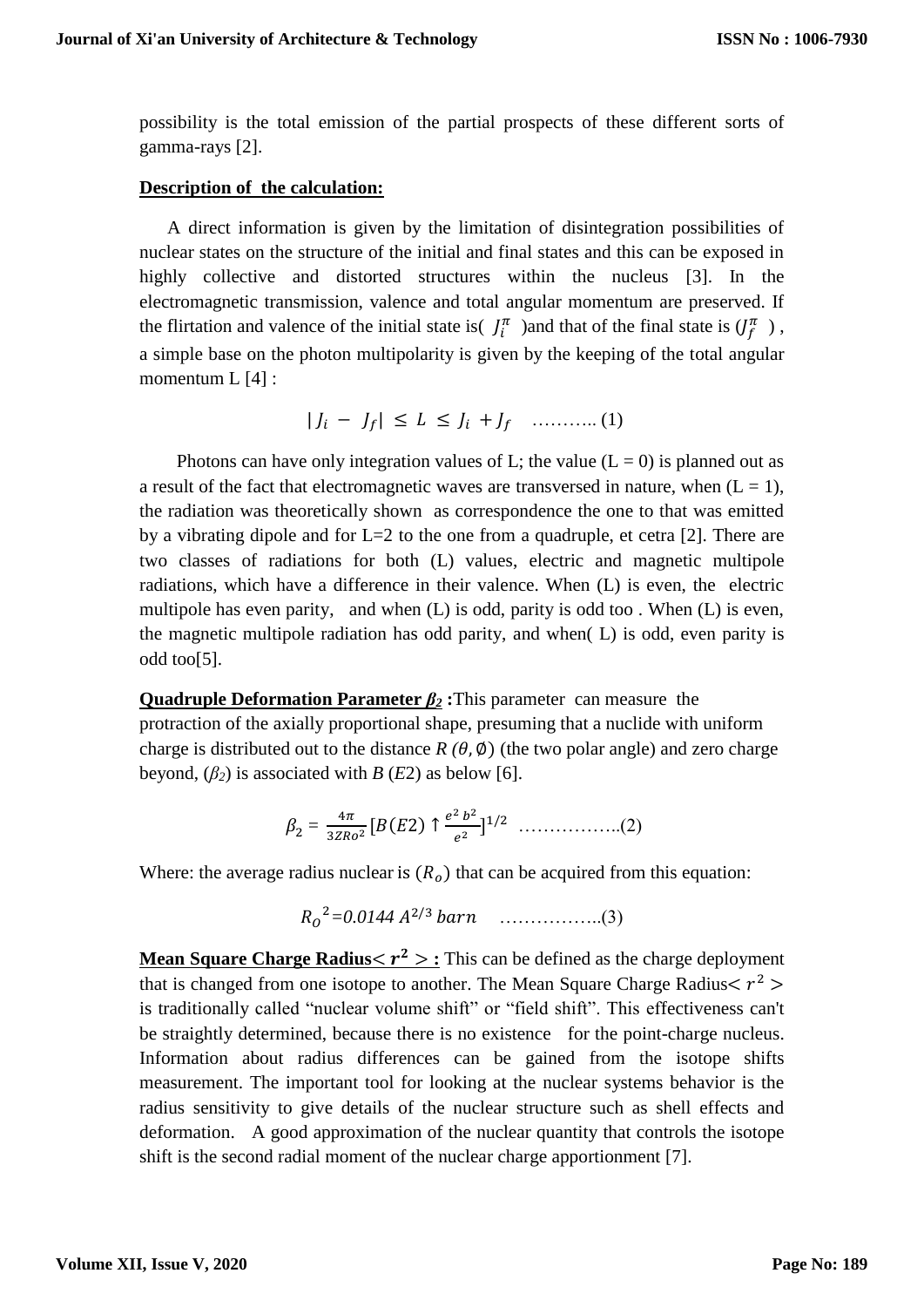The quantity ( $\langle r^2 \rangle$ ), it is also called "nuclear mean square charge radius". Isotope shifts have information about the quantity changing which is considered as a function of the neutron number,  $( $r^2$ ) mean squared charge distribution radius that$ can be calculated by the following equations[8].

$$
\langle r^2 \rangle = 0.63 \left[ 1.2 A^{1/3} \right]^2 \qquad A \le 100 \qquad \dots \dots \dots \dots \tag{4}
$$
\n
$$
\langle r^2 \rangle = \frac{\left[ 0.63 R_0^2 (1 + \frac{10}{3} (\frac{\pi a_0}{R_0})^2 \right]}{\left[ 1 + (\frac{\pi a_0}{R_0})^2 \right]} \qquad A > 100 \qquad \dots \dots \dots \dots \dots \tag{5}
$$

Where:  $(R<sub>o</sub>)$  Radial Woods Saxon Potential Parameters that can be gained as :

 $R_0 = 1.07A^{1/3}$ *fm* …………...(6)

Where:  $(a<sub>o</sub>)$  is acquired from the fast electrons scattering data  $(a<sub>o</sub>=0.55 fm)$  [8].

**Intrinsic Quadrupole Moment** *Qo***:** General electric charges allocation can be clarified by its quadruple moments, net charge and higher order moments [9]. It can also be said that the electric quadrupole moment can calculate the diffraction of the charge distribution from spherical symmetry. As a result of this , its measurement can provide information about the shape and nucleus deformation. The intrinsic electric quadrupole moment  $(Q<sub>o</sub>)$  is measured in the intrinsic body-fixed frame [10]. In order to study the spatially extended particle shape is to determine its intrinsic quadrupole moment $Q$ <sup> $o$ </sup>[10]:

$$
Q_o = \int d^3 r \rho(r) (3z^2 - r^2) \quad \dots \dots \dots (9)
$$

Where:  $\rho(r)$  is the proton radial charge density and (*r*) is the charge radius.

When the charge density is concentrated straight on the z-orientation (symmetry axis of the particle), the term symmetrical to  $(3z<sup>2</sup>)$  controls,  $Q<sub>o</sub>$  is positive, and the particle is prolate. And in opposite, when the charge density is concentrated in the tropical plane vertical to z, the term symmetrical to  $(r^2)$  takes over,  $Q_0$  is negative and the particle is oblate<sup>[10]</sup>. For an axially symmetric nucleus, the  $(Q<sub>o</sub>)$  is associated with the reduced electric quadrupole transsmision possibality  $B(E2)$  between the  $(0+)$  ground state and the first-excited  $(2+)$  status [6]:

$$
Q_o = \left[ \left( \frac{16 \pi}{5} \right) \frac{B(E2)e^2b^2}{e^2} \right]^{1/2} \quad \dots \dots \dots \dots (10)
$$

From this equation, the intrinsic quadrupole moment  $Q<sub>o</sub>$  unit of barn (b) can be shown.

**Quadrupole Deformation Parameters**  $\delta$  **: In the conventional electrodynamics ,in** order to get a simple model for a non-spherical homogeneous charge distribution is a rotatory ellipsoid with charge (z), major axis( b), and minor axis (a) as shown in fig.(1)  $[10]$ :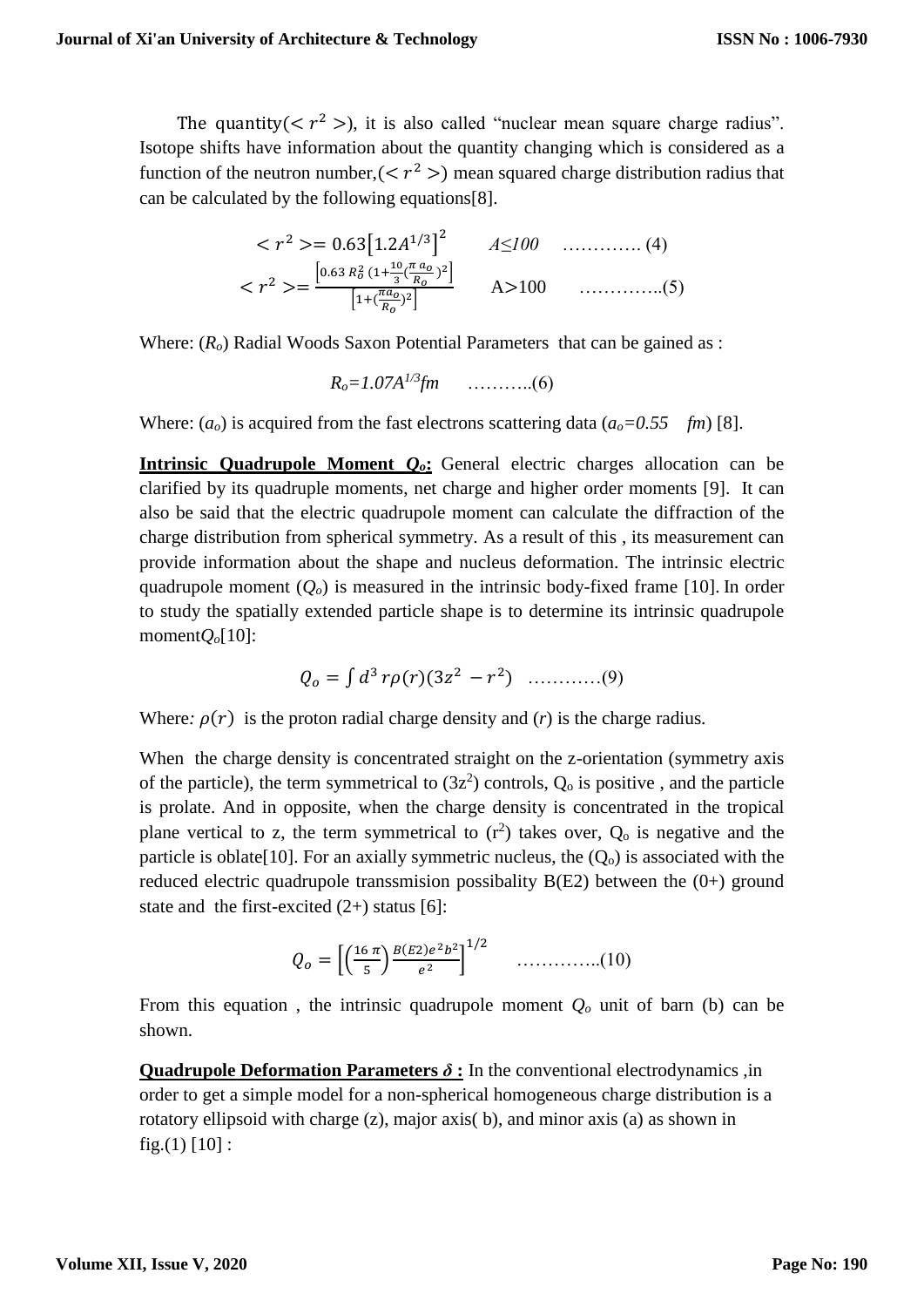

## **Fig.(1):The shape of nuclei when its prolate shape is with intrinsic spin (K) [10].**

 As the degree of nucleus shape deviation from nucleus spherical is measured by the quadrupole deformation parameter  $(\delta)$  [6], the quadrupole deformation parameter  $(\delta)$  can be calculated from this equation[11]:

 = 0.75 (< 2>) ………………(11)

 For determining the minor (a) and the major (b) ellipsoid pivots, the following equations can be used [11].

 = [ < <sup>2</sup>> 3 (5 − 2 0.3 )] 1/2 …………….(12) = [5 < <sup>2</sup> > −2 2 ] 1/2 ………….(13)

While there are two methods can be used to calculate the difference between major (b) and minor (a) of ellipsoid axises [11] :

∆<sup>1</sup> = .………….(14) ∆<sup>2</sup> = − …………….(15)

#### **Result and Discussion:**

 It was focused in this study on the deformation parameters calculation for eveneven ( $58Ce$  and  $60Nd$ ) nuclei, which have neutrons magic number (N=82------- 94) for  $58$ Ce and (N=80-------94) for  $60$ Nd.

 Two different methods for the deformation parameters calculation were applied in this study. The first method was quadrupole deformation parameter  $(\beta_2)$  that depended on the reduced transmission possibilities *B(E2)↑* while the second method was the quadrupole deformation parameters  $(\delta)$  that depended on the quadrupole moment *Qo*.

In order to be able to compare those methods  $(\beta_2)$  was plotted as deformation parameters and  $(\delta)$  as a function of neutron numbers which are demonstrated in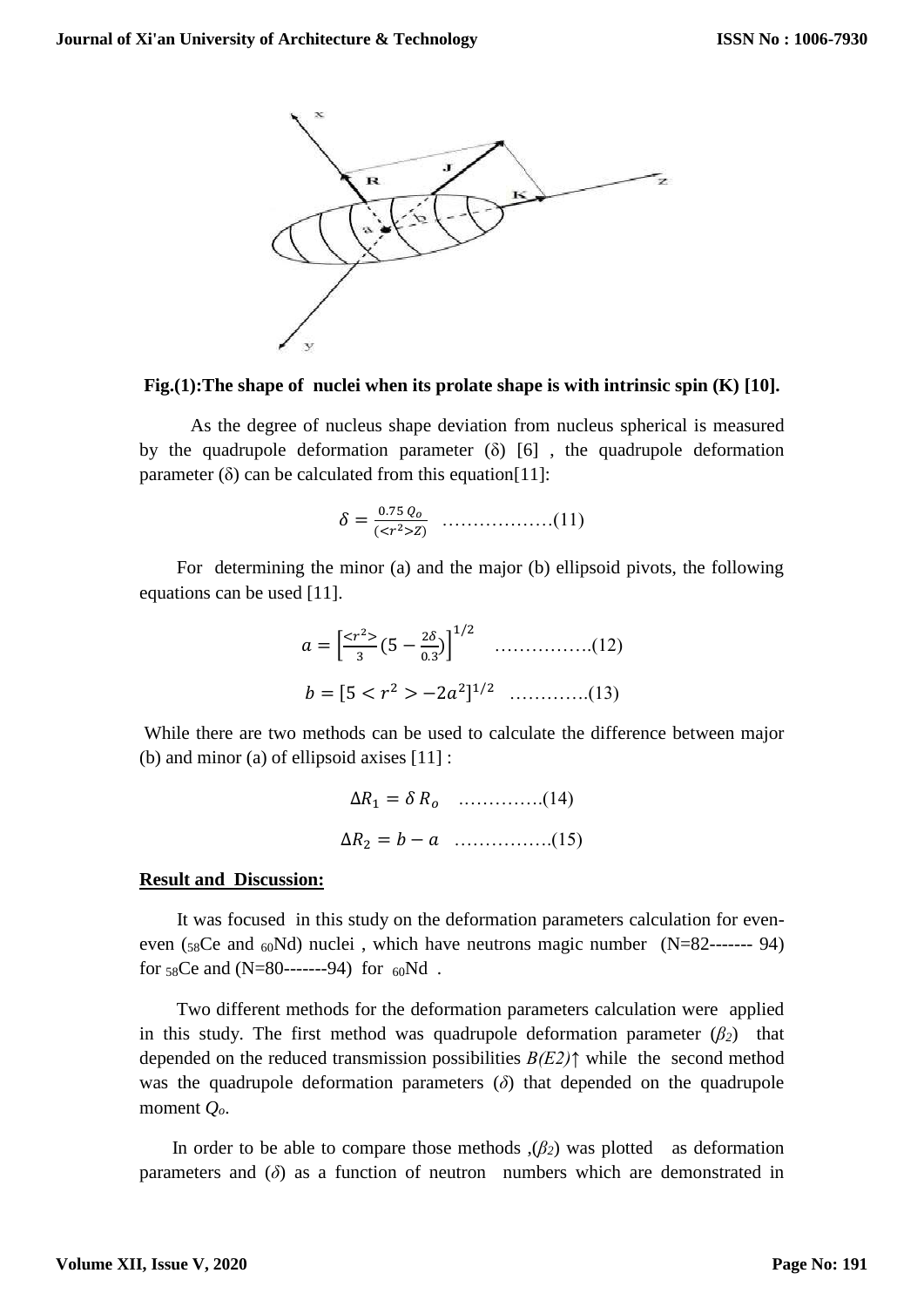fig.(2) and fig.(3) for ( $58Ce$  and  $60Nd$ ) nuclei respectively. These figures showed a decreasing in the deformation parameters when they are closer to the neutrons magic number, it can also said that nuclei with neutron number (N) far from a magic number can generally be deformed. This means that nuclei with magic numbers of neutrons have a "closed shell" that fosters a spherical shape , it can also shown clearly through these mentioned figures that the values of  $(\beta_2)$  are larger than  $(\delta)$  those for all our results, this means, the deformation that comes from transition probability *B(E2)↑* is larger than the one which comes from  $(Q<sub>o</sub>)$ . The reason for the difference between these values ( $\beta_2$  and  $\delta$ ) is based on presumption that the values ( $\delta$ ) have no such nucleus surface vibrations, but values  $(\beta_2)$  have that, in other side the values  $(\beta_2)$  are affected not only by static nucleus deformation which depends on its shape, but also by the dynamic nucleus deformation that came from its surface vibration .

 From tables (1) and (2) the results show obviously the difference between theoretical values for  $B(E2)$ <sup> $\uparrow$ </sup> and  $\beta$ <sub>2</sub>[6] and the results from the (present work) of  $B(E2)$ ↑and  $\beta_2$ , this difference is caused by using "Global Best Fit" equation for calculating *B(E2)* $\uparrow$  which is used to calculate the deformation parameter ( $\beta$ <sub>2</sub>), while the reference data corresponds to adopted values of *B(E2)↑*.

The relationship between two deformation parameters ( $\beta_2$ , $\delta$ ) was studied and led to  $(\delta=0.9276 \beta_2)$  which showed very small difference between these two parameters. It can be noticed clearly from figures that there is an rapprochement between  $(\beta_2)$  and ( $\delta$ ) values for each isotopes of ( $58Ce$  and  $60Nd$ ) nuclei.

In this study , the calculation for root mean square radii  $\langle r^2 \rangle^{1/2}$  and quadrupole moment  $(Q<sub>o</sub>)$  was checked by making a comparison with theoretical values of (  $\langle r^2 \rangle^{1/2}$  and  $(Q_o)$  for (58Ce and 60Nd) nuclei ,tables (3) and (4) show this comparison respectively. As a result from this comparison, it was clearly noticed a good agreement for values for  $(s_8Ce$  and  $_{60}Nd)$  nuclei and another good agreement for the measured and reference values of  $\langle r^2 \rangle^{1/2}$ .

 Tables (5) and (6) show the results of minor (a) and major (b) ellipsoid axises for ( $58Ce$  and  $60Nd$ ) nuclide respectively, from the results of (a & b) we calculate the difference between them  $( \Delta R)$  which help as to determine the shape of nucleus ( prolate, oblate or spherical). When the values of  $\Delta R_2 \ge 0.85$  its shape will be prolate,  $0.75 \leq \Delta R_2 \leq 0.85$  the nuclei will have oblate shape, while for values of  $\Delta R_2 \leq 0.75$ the nuclei will be spherical shape.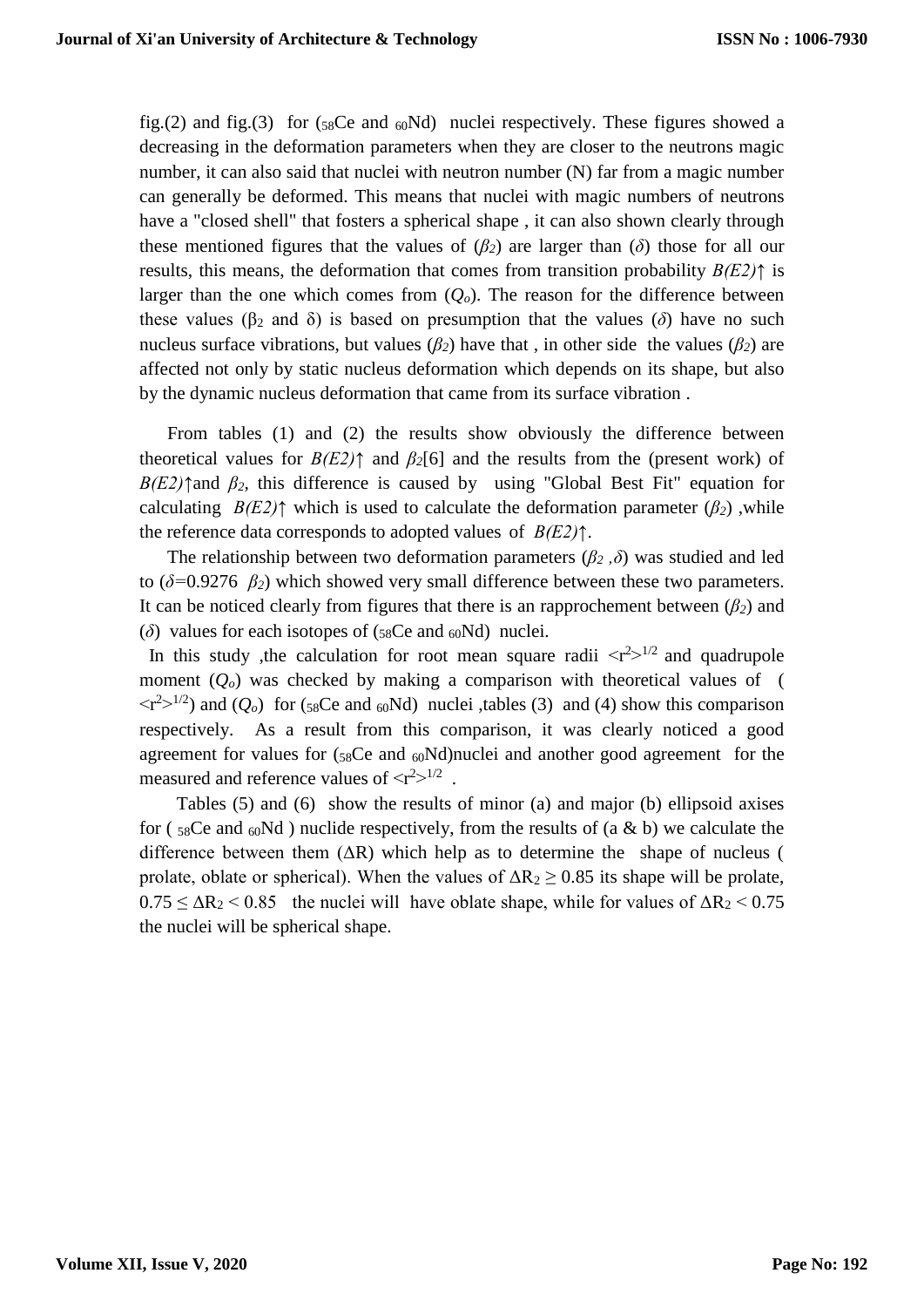|     |    |                      | Theoretical values [14]                       |           |                                          | Present work |           |
|-----|----|----------------------|-----------------------------------------------|-----------|------------------------------------------|--------------|-----------|
| A   | N  | $E_{\gamma_0}$ (KeV) | $B(E2)\uparrow$ e <sup>2</sup> b <sup>2</sup> | $\beta_2$ | $B(E2)$ <sup><math>\uparrow</math></sup> | $R_o^2$ (b)  | $\beta_2$ |
|     |    | $[12]$               | Adopted values                                |           | $e^2b^2$                                 |              |           |
| 140 | 82 | 1596.227             | 0.298                                         | 0.1015    | 0.2032                                   | 0.3883       | 0.0839    |
| 142 | 84 | 641.286              | 0.480                                         | 0.1277    | 0.5011                                   | 0.3919       | 0.1304    |
| 144 | 86 | 397.441              | 0.83                                          | 0.166     | 0.801                                    | 0.3956       | 0.1634    |
| 146 | 88 | 258.46               | 1.14                                          | 0.193     | 1.2205                                   | 0.3993       | 0.1998    |
| 148 | 90 | 158.468              | 1.96                                          | 0.251     | 1.9726                                   | 0.4029       | 0.2518    |
| 150 | 92 | 97.1                 | 3.3                                           | 0.32      | 3.1907                                   | 0.4065       | 0.3173    |
| 152 | 94 | 81.7                 |                                               |           | 3.7588                                   | 0.4101       | 0.3414    |

| Table (1): Mass number A, neutron number N, transition gamma energy $E_{\nu_0}$ , reduced                 |  |  |
|-----------------------------------------------------------------------------------------------------------|--|--|
| transition probabilities $B(E2) \uparrow e^2 b^2$ and deformation parameters $\beta_2$ for ssCe isotopes. |  |  |

Table (2): Mass number A, neutron number N, transition gamma energy  $E_{\gamma_0}$  , reduce transition **probabilities**  $B(E2)$   $\uparrow$  e<sup>2</sup>**b**<sup>2</sup> and deformation parameter  $\beta_2$  for  $\omega$ Nd isotopes.

|     |    | $E_{\gamma_0}$ (KeV)<br>$[12]$ | Theoretical values [14]                              |           | Present work                |             |           |
|-----|----|--------------------------------|------------------------------------------------------|-----------|-----------------------------|-------------|-----------|
| A   | N  |                                | $B(E2)$ <sup><math>\uparrow</math></sup><br>$e^2h^2$ | $\beta_2$ | $B(E2)\uparrow$<br>$e^2b^2$ | $R_o^2$ (b) | $\beta_2$ |
|     |    |                                | Adopted<br>values                                    |           |                             |             |           |
| 140 | 80 | 773.73                         |                                                      |           | 0.4487                      | 0.3883      | 0.1204    |
| 142 | 82 | 1575.83                        | 0.265                                                | 0.0917    | 0.2182                      | 0.3919      | 0.0832    |
| 144 | 84 | 696.513                        | 0.491                                                | 0.1237    | 0.4891                      | 0.3956      | 0.1234    |
| 146 | 86 | 453.77                         | 0.760                                                | 0.1524    | 0.7439                      | 0.3993      | 0.1508    |
| 148 | 88 | 301.702                        | 1.35                                                 | 0.2013    | 1.1088                      | 0.4029      | 0.1825    |
| 150 | 90 | 130.21                         | 2.76                                                 | 0.2853    | 2.5463                      | 0.4065      | 0.274     |
| 152 | 92 | 72.51                          | 4.2                                                  | 0.349     | 4.5323                      | 0.4101      | 0.3624    |
| 154 | 94 | 70.8                           |                                                      |           | 4.6015                      | 0.4137      | 0.362     |

Table (3): Mass number A, neutron number N, transition gamma energy  $E_{\gamma_0}$  , root mean square **radii** <**r**<sup>2</sup>><sup>1/2</sup>, mean square radii <r<sup>2</sup>>, quadrupole moment  $Q_o$  and deformation parameters  $\delta$  for **<sup>58</sup>Ce isotopes .**

|     |    |                      | Theoretical values          |                    |                       | Present work                |          |          |
|-----|----|----------------------|-----------------------------|--------------------|-----------------------|-----------------------------|----------|----------|
|     |    |                      | $\langle r^2 \rangle^{1/2}$ | Q <sub>o</sub> (b) | $\langle r^2 \rangle$ | $\langle r^2 \rangle^{1/2}$ | $Q_o(b)$ | $\delta$ |
| A   | N  | $E_{\gamma_0}$ (KeV) | fm                          | $[14]$             | $fm^2$                | fm                          |          |          |
|     |    | $[12]$               | $[13]$                      |                    |                       |                             |          |          |
| 140 | 82 | 1596.227             | 4.8771                      | 1.731              | 24.4599               | 4.9457                      | 1.4299   | 0.0756   |
| 142 | 84 | 641.286              | 4.9063                      | 2.197              | 24.6923               | 4.9691                      | 2.244    | 0.1175   |
| 144 | 86 | 397.441              | 4.9303                      | 2.88               | 24.9236               | 4.9924                      | 2.8377   | 0.1472   |
| 146 | 88 | 258.46               | 4.9590                      | 3.38               | 25.1539               | 5.0154                      | 3.5028   | 0.1801   |
| 148 | 90 | 158.468              | 4.9893                      | 4.43               | 25.3831               | 5.0382                      | 4.4532   | 0.2269   |
| 150 | 92 | 97.1                 |                             | 5.7                | 25.6112               | 5.0608                      | 5.6636   | 0.286    |
| 152 | 94 | 81.7                 |                             |                    | 25.8384               | 5.0831                      | 6.1471   | 0.3076   |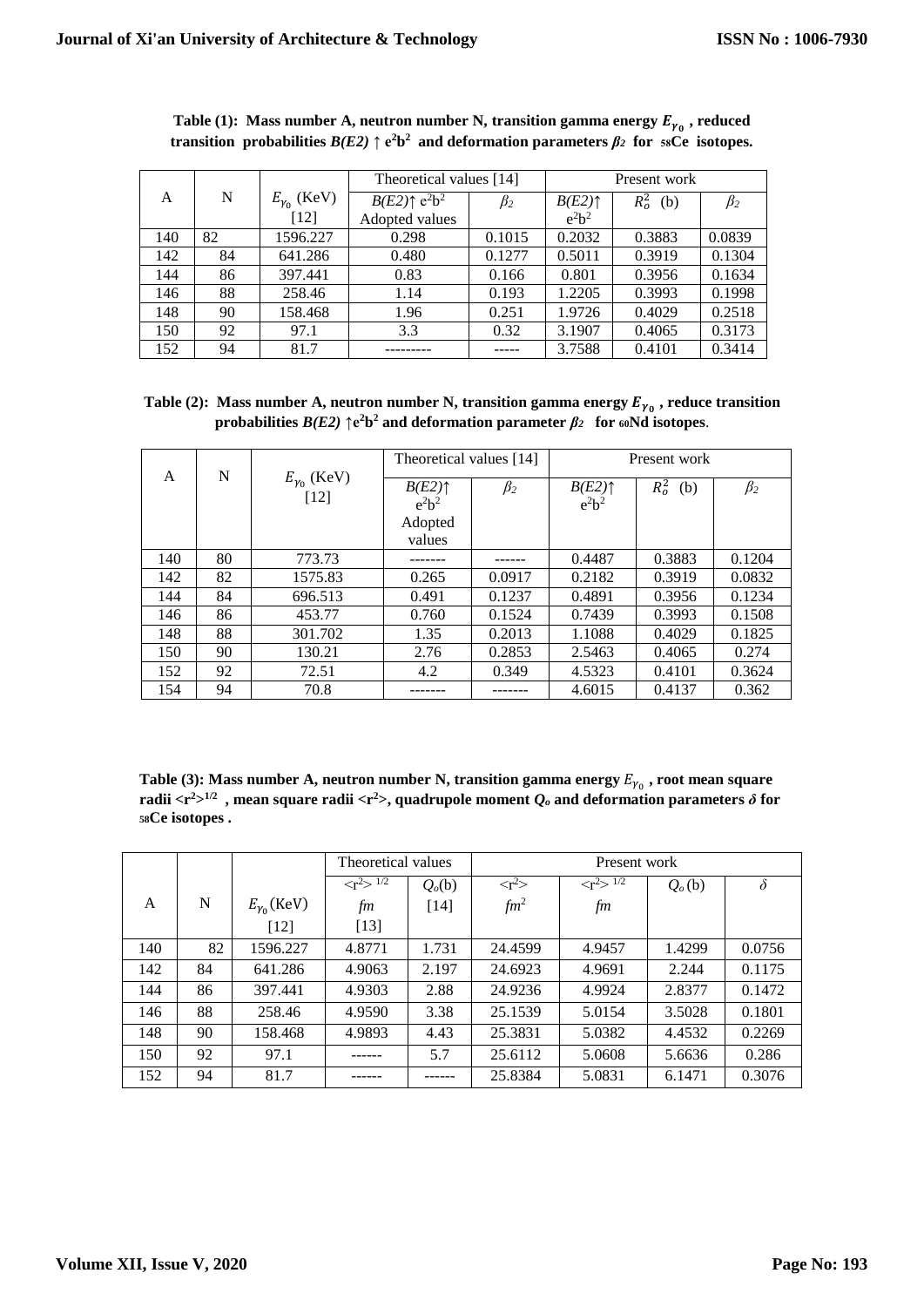|     |    |                      | Theoretical values<br>Present work |                    |                       |                           |          |          |
|-----|----|----------------------|------------------------------------|--------------------|-----------------------|---------------------------|----------|----------|
| A   | N  | $E_{\gamma_0}$ (KeV) | $\langle r^2 \rangle^{1/2}$        | Q <sub>o</sub> (b) | $\langle r^2 \rangle$ | $\langle r^2 \rangle$ 1/2 | $Q_o(b)$ | $\delta$ |
|     |    | $[12]$               | fm [13]                            | $[14]$             | $\mathfrak{f}m^2$     | fm                        |          |          |
| 140 | 80 | 773.73               | 4.9101                             |                    | 24.4599               | 4.9457                    | 2.128    | 0.1085   |
| 142 | 82 | 1575.83              | 4.9123                             | 1.632              | 24.6923               | 4.9691                    | 1.4812   | 0.0750   |
| 144 | 84 | 696.513              | 4.9421                             | 2.222              | 24.9236               | 4.9924                    | 2.2175   | 0.1112   |
| 146 | 86 | 453.77               | 4.9696                             | 2.764              | 25.1539               | 5.0154                    | 2.7348   | 0.1359   |
| 148 | 88 | 301.702              | 4.9999                             | 3.68               | 25.3831               | 5.0382                    | 3.3387   | 0.1644   |
| 150 | 90 | 130.21               | 5.0400                             | 5.267              | 25.6112               | 5.0608                    | 5.0594   | 0.2469   |
| 152 | 92 | 72.51                |                                    | 6.49               | 25.8381               | 5.0831                    | 6.7501   | 0.3266   |
| 154 | 94 | 70.8                 |                                    |                    | 26.0645               | 5.1053                    | 6.8014   | 0.3262   |

Table (4): Mass number **A** , neutron number **N**, transition gamma Energy  $E_{\gamma_0}$ , root mean square  $\bf{r}$  adii < $\bf{r}$ <sup>2</sup>> $\bf{r}$   $\bf{r}$  , mean square radii <  $\bf{r}$ <sup>2</sup>>, quadrupole moment  $Q_o$  and deformation parameters  $\delta$  for **<sup>60</sup>Nd isotopes.**

**Table (5): Mass number A, neutrons number N, small and large ellipsoid axises (a, b) and the difference between them Δ**R **by two methods, for 58Ce isotopes.**

| A   |    | c      |        |                              |                              |  |  |
|-----|----|--------|--------|------------------------------|------------------------------|--|--|
|     | N  | a(fm)  | B(fm)  | $\Delta$ R <sub>1</sub> (fm) | $\Delta$ R <sub>2</sub> (fm) |  |  |
| 140 | 82 | 2.7226 | 3.147  | 0.4198                       | 0.4245                       |  |  |
| 142 | 84 | 2.6427 | 3.2981 | 0.6561                       | 0.6554                       |  |  |
| 144 | 86 | 2.5860 | 3.4040 | 0.8257                       | 0.8181                       |  |  |
| 146 | 88 | 2.5203 | 3.5175 | 1.0146                       | 0.9972                       |  |  |
| 148 | 90 | 2.4201 | 3.6711 | 1.284                        | 1.251                        |  |  |
| 150 | 92 | 2.2845 | 3.8557 | 1.6257                       | 1.5712                       |  |  |
| 152 | 94 | 2.2354 | 3.9271 | 1.7567                       | 1.6917                       |  |  |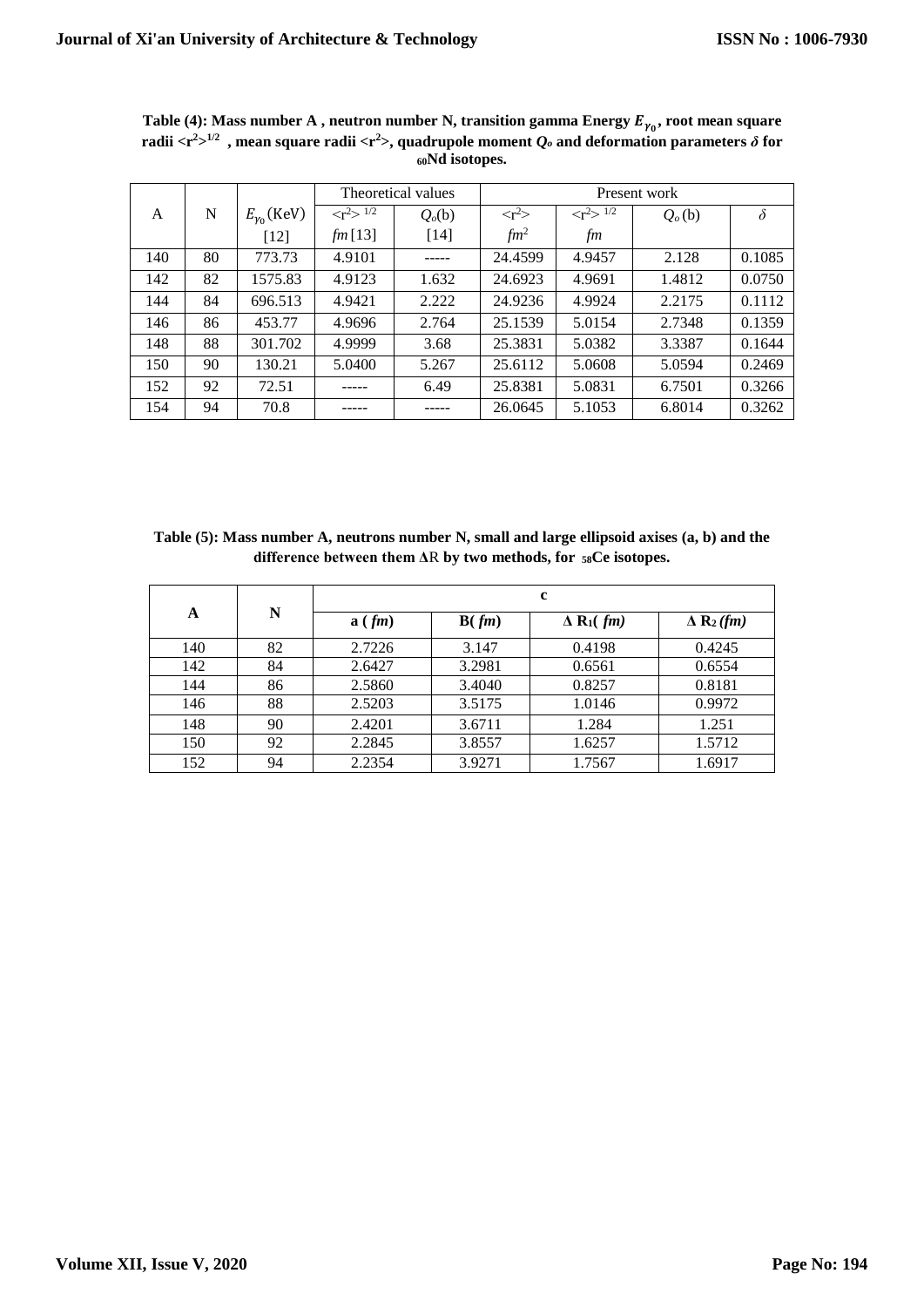|     |    | $\mathbf c$ |              |                            |                   |  |  |  |
|-----|----|-------------|--------------|----------------------------|-------------------|--|--|--|
| A   | N  | a(fm)       | $b$ ( $fm$ ) | $\Delta R_1$ ( <i>fm</i> ) | $\Delta R_2$ (fm) |  |  |  |
| 140 | 80 | 2.6552      | 3.2601       | 0.6030                     | 0.6050            |  |  |  |
| 142 | 82 | 2.7302      | 3.1524       | 0.4186                     | 0.4223            |  |  |  |
| 144 | 84 | 2.6621      | 3.2846       | 0.6237                     | 0.6225            |  |  |  |
| 146 | 86 | 2.6162      | 3.3746       | 0.7657                     | 0.7585            |  |  |  |
| 148 | 88 | 2.5605      | 3.4754       | 0.9306                     | 0.9149            |  |  |  |
| 150 | 90 | 2.3786      | 3.7401       | 1.4039                     | 1.3616            |  |  |  |
| 152 | 92 | 2.1871      | 3.9811       | 1.8647                     | 1.7941            |  |  |  |
| 154 | 94 | 2.1928      | 3.9887       | 1.8707                     | 1.7960            |  |  |  |

**Table (6): Mass number A, neutrons number N, small and large ellipsoid axises (a, b) and the difference between them Δ**R **by two methods, for 60Nd isotopes.**



**Fig.(2): comparison between**  $\beta_2$  **and**  $\delta$  **values as function of** 

**neutrons number for 58Ce isotopes .**



**Fig.(3): comparison between**  $\beta_2$  **and**  $\delta$  **values as function of neutrons number for 60Nd isotopes .**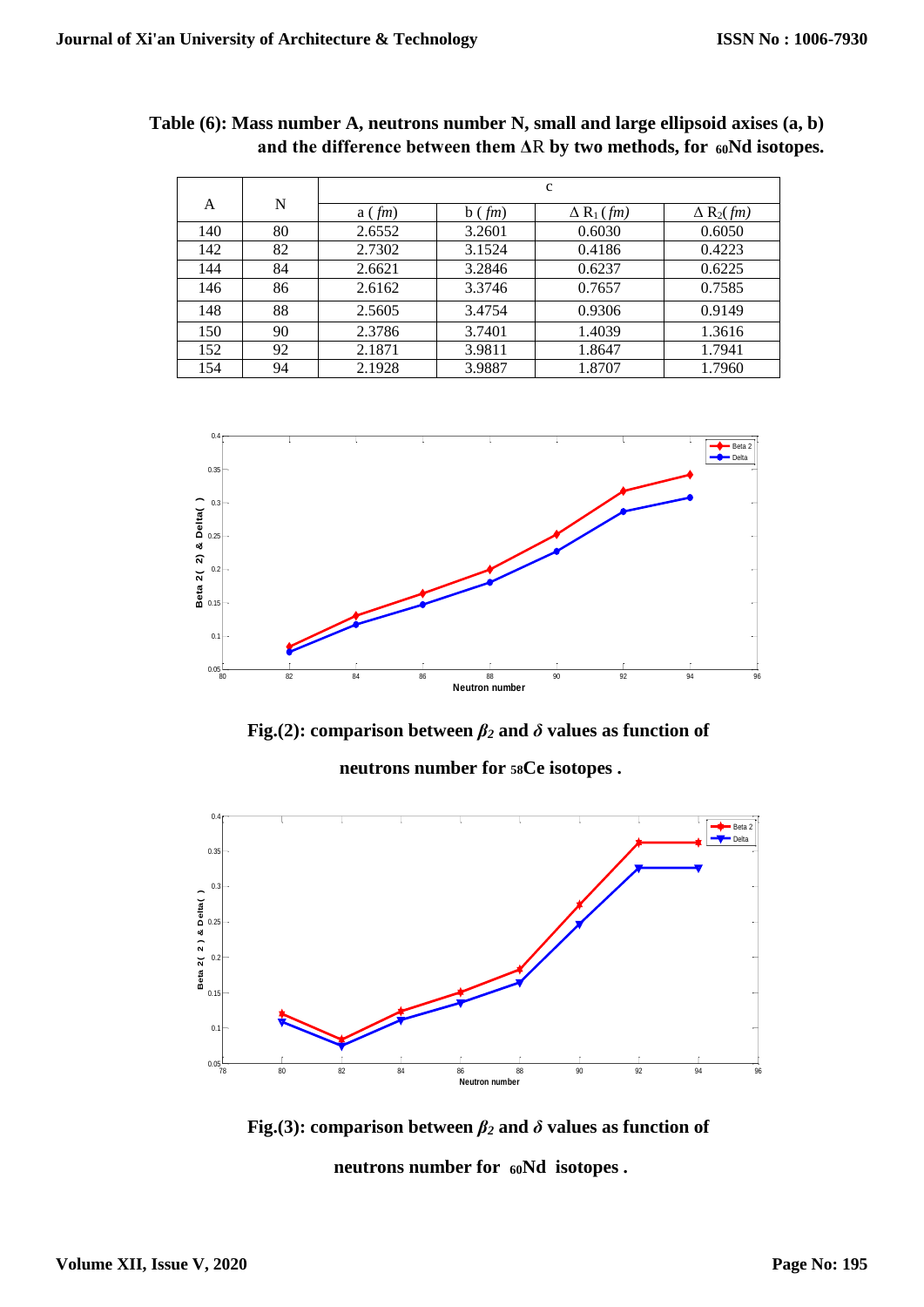

 **Fig. (4): The difference between small and large ellipsoid axises (a, b) R1 and R2 by two methods, for 58Ce isotopes.**



**Fig. (5): The difference between small and large ellipsoid axises (a, b) R1 and R2 by two methods, for 60Nd isotopes.**